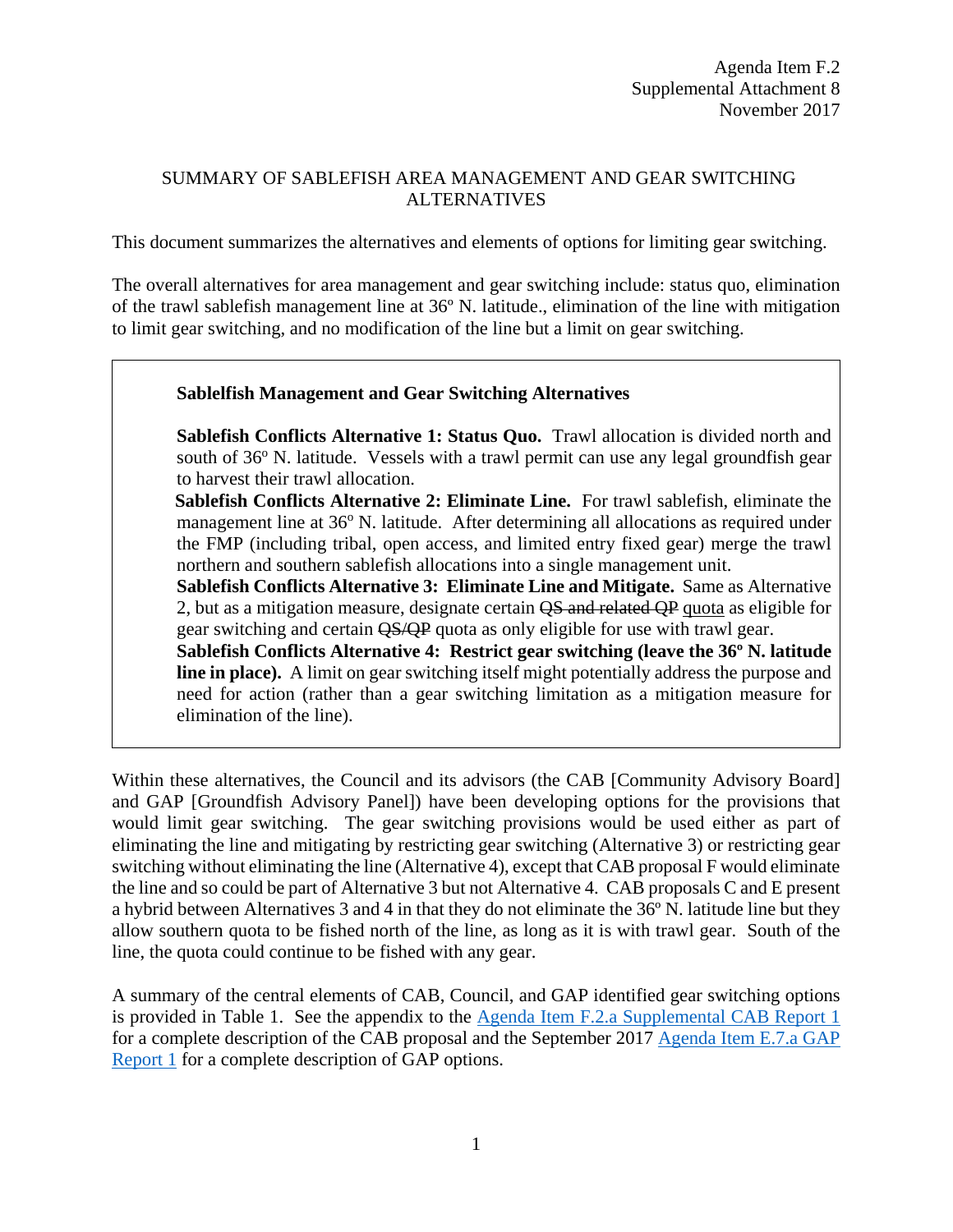<span id="page-1-0"></span>

|                                        | <b>Limit Number of Gear Switchers</b>                                  |                       |                                                                                         |                                                                             |                           |  |  |  |  |  |
|----------------------------------------|------------------------------------------------------------------------|-----------------------|-----------------------------------------------------------------------------------------|-----------------------------------------------------------------------------|---------------------------|--|--|--|--|--|
|                                        | <b>Grandfather Existing</b>                                            | <b>Active Trawler</b> | Cap Amount of Gear Switching by an                                                      | <b>Quota Designation</b>                                                    |                           |  |  |  |  |  |
|                                        | <b>Gear Switchers</b>                                                  | <b>Designation</b>    | <b>Entity</b>                                                                           | (Cap Fleet Gear Switching by                                                | Control Date <sup>a</sup> |  |  |  |  |  |
|                                        | (Permit, Vessel, or                                                    | (Applies to           | (Cap Not Associated with a Quota                                                        | Designating Quota as Trawl Only                                             | and Other                 |  |  |  |  |  |
|                                        | Ownership Based).                                                      | <b>Vessels)</b>       | Designation)                                                                            | or Any Gear)                                                                | <b>Elements</b>           |  |  |  |  |  |
| <b>CAB Alternatives (October 2017)</b> |                                                                        |                       |                                                                                         |                                                                             |                           |  |  |  |  |  |
| <b>CAB - Proposal A</b>                | Qualify trawl limited entry permit                                     | <b>No</b>             | Annual vessel QP limit for vessels with a                                               | <b>No</b>                                                                   | <b>Control Date</b>       |  |  |  |  |  |
|                                        | (LEP) for a gear switching                                             |                       | GSE LEP <sup>b</sup>                                                                    |                                                                             |                           |  |  |  |  |  |
|                                        | endorsement (GSE)                                                      |                       | No gear switching for non-qualified entities                                            |                                                                             |                           |  |  |  |  |  |
| <b>CAB - Proposal B</b>                | Qualify LEP for GSE                                                    | No                    | Limit each GSE LEP to its maximum historic                                              | No                                                                          | <b>Control Date</b>       |  |  |  |  |  |
|                                        |                                                                        |                       | catch, transferable with the permit                                                     |                                                                             |                           |  |  |  |  |  |
|                                        |                                                                        |                       | (poundage or QS percent) <sup>c</sup>                                                   |                                                                             |                           |  |  |  |  |  |
|                                        |                                                                        |                       | No gear switching for non-qualified entities.                                           |                                                                             |                           |  |  |  |  |  |
| <b>CAB - Proposal C</b>                | Qualify LEP for GSE                                                    | <b>No</b>             | 70 % of the annual vessel QP limit for                                                  | Allow southern sablefish quota to be                                        | <b>Control Date</b>       |  |  |  |  |  |
|                                        |                                                                        |                       | vessels with a GSE LEP.                                                                 | fished north of 36°N. Lat. but only                                         |                           |  |  |  |  |  |
|                                        |                                                                        |                       | No gear switching for non-qualified entities.                                           | with trawl gear.                                                            |                           |  |  |  |  |  |
| <b>CAB - Proposal D</b>                | Vessels meeting a qualifying                                           | Each year,            | Annual vessel QP limit for active trawlers                                              | Each year, every QS holder would                                            | <b>Control Date</b>       |  |  |  |  |  |
|                                        | requirement would receive an                                           | designate active      | and exempted vessels                                                                    | receive 80% of their QP as trawl                                            |                           |  |  |  |  |  |
|                                        | "Active Trawler Exemption" that<br>continues until 50% of the vessel's | trawlers based on     | (grandfathered existing gear switchers).                                                | only and 20% as trawl or fixed                                              |                           |  |  |  |  |  |
|                                        |                                                                        | previous year.        |                                                                                         | gear. <sup>d</sup>                                                          |                           |  |  |  |  |  |
| <b>CAB - Proposal D</b>                | ownership changes.<br>Same as Prop D                                   | Same as Prop D        | No gear switching for other entities<br>Same as Prop D                                  | Each year, every QS holder would                                            | <b>Control Date</b>       |  |  |  |  |  |
| (modification)                         |                                                                        |                       |                                                                                         | receive 85% of their QP as trawl only                                       |                           |  |  |  |  |  |
|                                        |                                                                        |                       |                                                                                         | and 15% as trawl or fixed gear, except                                      |                           |  |  |  |  |  |
|                                        | (Note that under this modification the vessel receives                 |                       |                                                                                         | QS owners with vessels that caught at                                       |                           |  |  |  |  |  |
|                                        | the "Active Trawl Exemption" but the QS owners with a                  |                       |                                                                                         | least half their QS with fixed gear                                         |                           |  |  |  |  |  |
|                                        | link to a vessel would qualify for receiving 50% of their              |                       |                                                                                         | (2011-2016) would receive 50% of                                            |                           |  |  |  |  |  |
|                                        | QS as eligible for any gear, as specified two columns to               |                       |                                                                                         | their QP as trawl or fixed gear. <sup>e</sup>                               |                           |  |  |  |  |  |
|                                        | the left)                                                              |                       |                                                                                         |                                                                             |                           |  |  |  |  |  |
| <b>CAB - Proposal E</b>                | Exemption for gear switching<br>vessels.                               | <b>No</b>             | For exempted vessels: Annual vessel QP                                                  | Allow southern sablefish quota to be<br>fished north of 36°N. Lat. but only | <b>Control Date</b>       |  |  |  |  |  |
|                                        |                                                                        |                       | limit. For entities owning at least 0.15%<br>sablefish QS prior to the control date and | with trawl gear.                                                            |                           |  |  |  |  |  |
|                                        |                                                                        |                       | with common ownership between the QS                                                    |                                                                             |                           |  |  |  |  |  |
|                                        |                                                                        |                       | account and the vessel: a gear switching cap                                            |                                                                             |                           |  |  |  |  |  |
|                                        |                                                                        |                       | of twice the amount of sablefish QS owned.                                              |                                                                             |                           |  |  |  |  |  |
|                                        |                                                                        |                       | For all others: a 0.3% cap for sablefish north.                                         |                                                                             |                           |  |  |  |  |  |
| <b>CAB - Proposal F</b>                | Vessels in the trawl sector (including                                 | <b>No</b>             | Not specified                                                                           | Reserve quota for trawl permits.                                            | <b>Control Date</b>       |  |  |  |  |  |
|                                        | gear switching vessels) receive a                                      |                       | (implies at least the annual vessel QP limit)                                           |                                                                             |                           |  |  |  |  |  |
|                                        | gear switching designation.                                            |                       |                                                                                         |                                                                             | Eliminate the             |  |  |  |  |  |
|                                        | Vessels newly entering the fishery                                     |                       |                                                                                         |                                                                             | 36º N. lat. line          |  |  |  |  |  |
|                                        | would not be able to gear switch.                                      |                       |                                                                                         |                                                                             | for trawl.                |  |  |  |  |  |
| <b>Council Options (Sept 2017)</b>     |                                                                        |                       |                                                                                         |                                                                             |                           |  |  |  |  |  |
| Council-                               |                                                                        |                       |                                                                                         | QP Designation ("any gear" and                                              |                           |  |  |  |  |  |
| Interpretation 1 <sup>f</sup>          |                                                                        |                       |                                                                                         | "trawl-only"; no QS designation).                                           |                           |  |  |  |  |  |
|                                        |                                                                        |                       |                                                                                         | Each year allocate QP with these                                            |                           |  |  |  |  |  |
|                                        |                                                                        |                       |                                                                                         | designations to QS holders (similar                                         |                           |  |  |  |  |  |
|                                        |                                                                        |                       |                                                                                         | to CAB Proposal D)                                                          |                           |  |  |  |  |  |
| Council -                              |                                                                        |                       |                                                                                         | QS Designation ("any gear" and                                              |                           |  |  |  |  |  |
| Interpretation 2                       |                                                                        |                       |                                                                                         | "trawl-only"). Method of allocating                                         |                           |  |  |  |  |  |
|                                        |                                                                        |                       |                                                                                         | QS to be determined.                                                        |                           |  |  |  |  |  |
|                                        | <b>GAP Options September 2017</b>                                      |                       |                                                                                         |                                                                             |                           |  |  |  |  |  |

Table 1. Central elements of the options for limiting gear switching.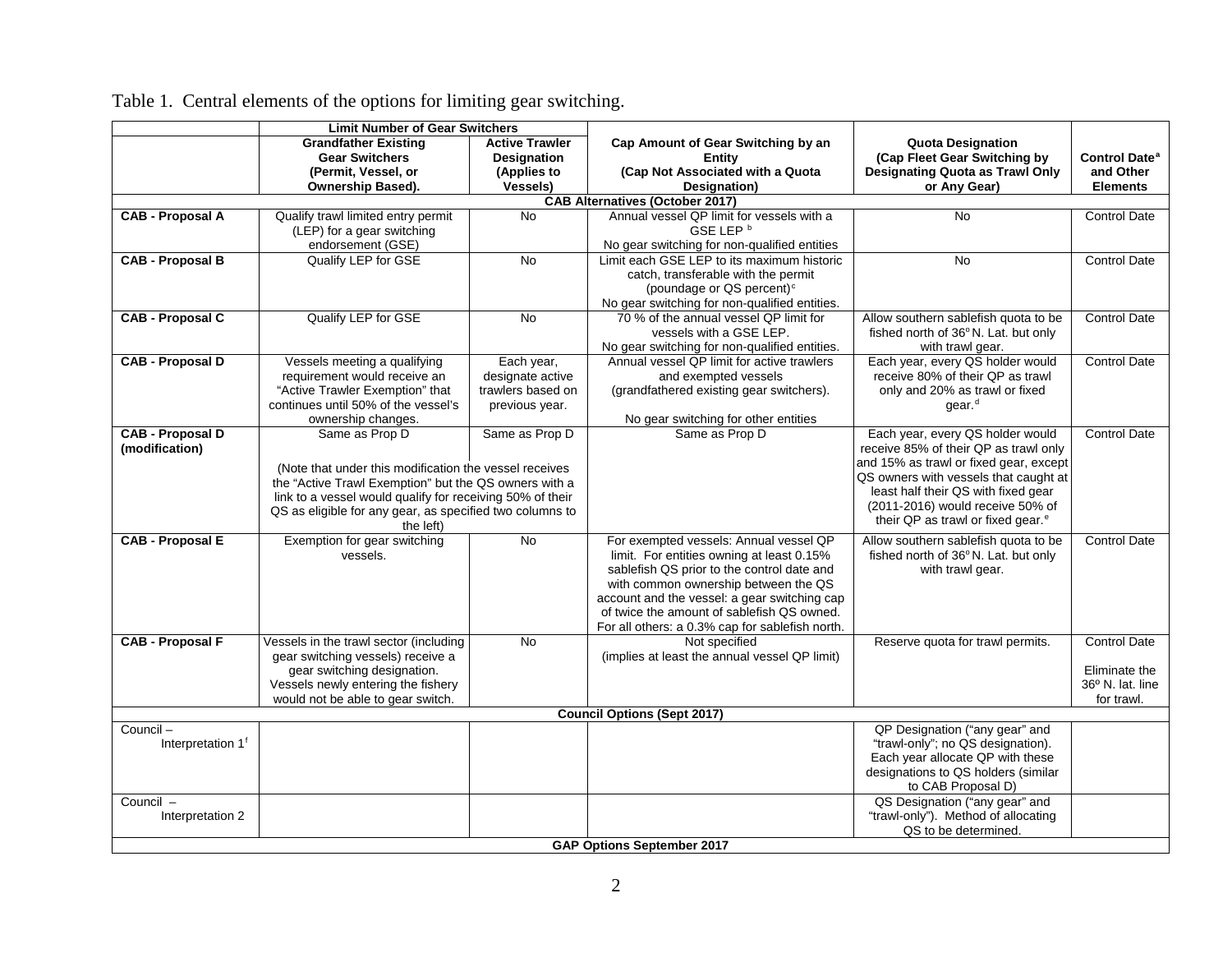|                                                                                       | <b>Limit Number of Gear Switchers</b>                                                            |                                                                        |                                                                                                                                                                                                         |                                                                                                                    |                                                                 |
|---------------------------------------------------------------------------------------|--------------------------------------------------------------------------------------------------|------------------------------------------------------------------------|---------------------------------------------------------------------------------------------------------------------------------------------------------------------------------------------------------|--------------------------------------------------------------------------------------------------------------------|-----------------------------------------------------------------|
|                                                                                       | <b>Grandfather Existing</b><br><b>Gear Switchers</b><br>(Permit, Vessel, or<br>Ownership Based). | <b>Active Trawler</b><br>Designation<br>(Applies to<br><b>Vessels)</b> | Cap Amount of Gear Switching by an<br>Entity<br>(Cap Not Associated with a Quota<br>Designation)                                                                                                        | <b>Quota Designation</b><br>(Cap Fleet Gear Switching by<br><b>Designating Quota as Trawl Only</b><br>or Any Gear) | <b>Control Date<sup>a</sup></b><br>and Other<br><b>Elements</b> |
| GAP 1 (no action)                                                                     |                                                                                                  |                                                                        |                                                                                                                                                                                                         |                                                                                                                    |                                                                 |
| GAP 2: Control Date<br>Only                                                           |                                                                                                  |                                                                        |                                                                                                                                                                                                         |                                                                                                                    | Control date<br>only                                            |
| GAP 3: Gear Switching<br>Endorsements.                                                | See CAB proposals A and B.                                                                       |                                                                        |                                                                                                                                                                                                         |                                                                                                                    | <b>Control Date</b>                                             |
| GAP 4: Nontrawl gear<br>use QP limit = $50\%$ of<br>vessel QP use limit.              | See CAB proposal C (except GAP<br>recommended 50%).                                              |                                                                        |                                                                                                                                                                                                         |                                                                                                                    | <b>Control Date</b>                                             |
| GAP 5: Gear<br>designated QP<br>allocated each year to<br>all sablefish QS<br>holders | See CAB Proposal D                                                                               |                                                                        |                                                                                                                                                                                                         |                                                                                                                    | <b>Control Date</b>                                             |
| GAP 6; Soft Cap <sup>9</sup>                                                          | Establish a qualifying requirement<br>for participants eligible to gear<br>switch.               |                                                                        | Establish a target for the desired amount of<br>gear switching then set a gear-switching<br>annual vessel QP limit for qualified vessels,<br>such that modelling shows the target would<br>be achieved. |                                                                                                                    | <b>Control Date</b>                                             |
| GAP 7(a) <sup>h</sup> Phase-out<br>all gear switching                                 |                                                                                                  |                                                                        |                                                                                                                                                                                                         | (Method for limiting gear switching<br>not yet specified)                                                          |                                                                 |
| GAP 7(b): Phase-out<br>gear switching, except<br>for designated active<br>trawlers    |                                                                                                  | Required to gear<br>switch                                             |                                                                                                                                                                                                         | (Method for limiting gear switching<br>not yet specified)                                                          |                                                                 |

<sup>a</sup> Use of a control date is specified in the alternative or highly likely.

 $\overline{a}$ 

<sup>&</sup>lt;sup>b</sup> For sablefish north of 36° N. latitude the current annual vessel QP limit is 4.5%. A determination needs to be made as to the status of other species under the gear switching limit, e.g. lingcod.

 $\epsilon$ . The written version of the proposal references caps based on QP but the proponent has indicated that this might be interpreted as a percentage based cap.

<sup>&</sup>lt;sup>d</sup> The percentage allocated as fixed gear QP could also be tapered off, for example, starting at 28% and reduce by 2% a year until 16% is reached.<br><sup>e</sup> The opportunity for a QS owner to receive 50% as trawl or fixed gear Q

<sup>&</sup>lt;sup>f</sup> The motion was "Gear switching: no action; cap on amount of sablefish quota used with fixed gear (percentage based); reserve a portion of sablefish qutoa for use only with trawl gear (percentage based)…." While the term "percentage based" was used, it was not clear whether the intent was to reference a percentage of the QP issued each year or the amount of QS that would be designated as eligible for use with fixed gear or trawl only. Therefore, two interpretations are offered here.

<sup>&</sup>lt;sup>g</sup> The active trawler exemption and taper requirements could be used with this option (see GAP 5).  $h$  Possibly explore in conjunction with increasing the stacking limits in the fixed gear stacking program.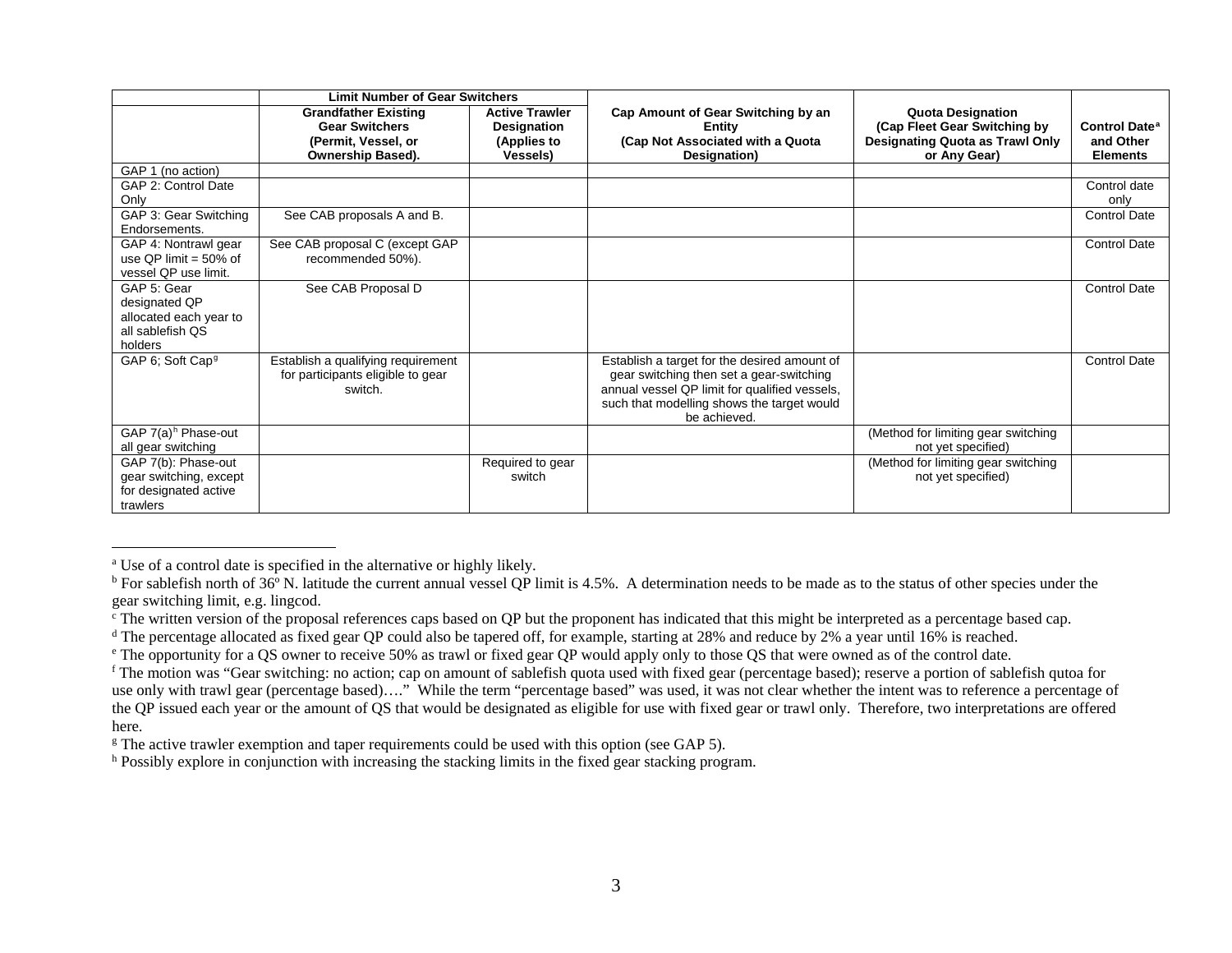# <span id="page-3-5"></span><span id="page-3-4"></span><span id="page-3-3"></span><span id="page-3-2"></span><span id="page-3-1"></span><span id="page-3-0"></span>**Questions to Consider in Further Development of Options**

Full development of these options will require considering and addressing to at least some degree for the eight design factors listed in Agenda Item F.7, Attachment 7 and discussed here in greater detail in relation to six questions. These questions do not need to be resolved at the November 2017 Council meeting.

#### **What is the Method of Limiting Access?**

Several means of further limiting access have been identified:

- A gear switching endorsement attached to a qualified permit
- An annual determination of a vessel's ability to gear switch based on previous year trawl activities and a vessel-based exemption from limits on gear switching
- Restricting the amount of gear switching by particular entities
- Designation of some quota (quota share [QS] or quota pounds [QP]) as trawl only (with the remainder being designated as eligible for catch with any gear)

## **What would be the Scope and Geographic Extent of Gear Switching Restrictions/Privileges?**

For each method for limiting access, to what degree would gear switching be limited/allowed (what amount of gear switching would be allowed)?

What species are covered by the gear switching restrictions and privileges? Sablefish has been the main focus of discussion. For each option considered, is the intent to limit/allow gear switching for all species (including, for example, lingcod) or just sablefish? Similarly, what is the geographic scope of any proposed limitation or allowance? Sablefish is the only individual fishing quota species that is split north and south of 36<sup>°</sup> N. latitude. Would this line also be used to delimit an area in which gear switching is allowed from an area from which it is not? Even though sablefish is the main focus, gear switching could be limited north of some other line and allowed south of the line, or *vice versa* (for example 40º 10' N. latitude). Such a change could be implemented without changing any of the designations on QS or QP or the 36º N. latitude line.

For proposals that would change the designation of sablefish north quota, to allow some quota to be reserved for use only with trawl gear and other to be used with any gear (gear switched), would there be any reason to also limit gear switching for other types of quota?

# **What Entity Qualifies for the Designation?**

Closely related to the method of limiting access, which includes identification of the entity whose access would be limited, is identification of the entity that would be evaluated to determine qualification. For example, limited entry permit history might be evaluated to determine whether the limited entry permit qualifies for a sablefish endorsement. However, it would also be possible to evaluate the history of a vessel or the vessel owner and provide an endorsement for a limited entry permit currently associated with that vessel or vessel owner.